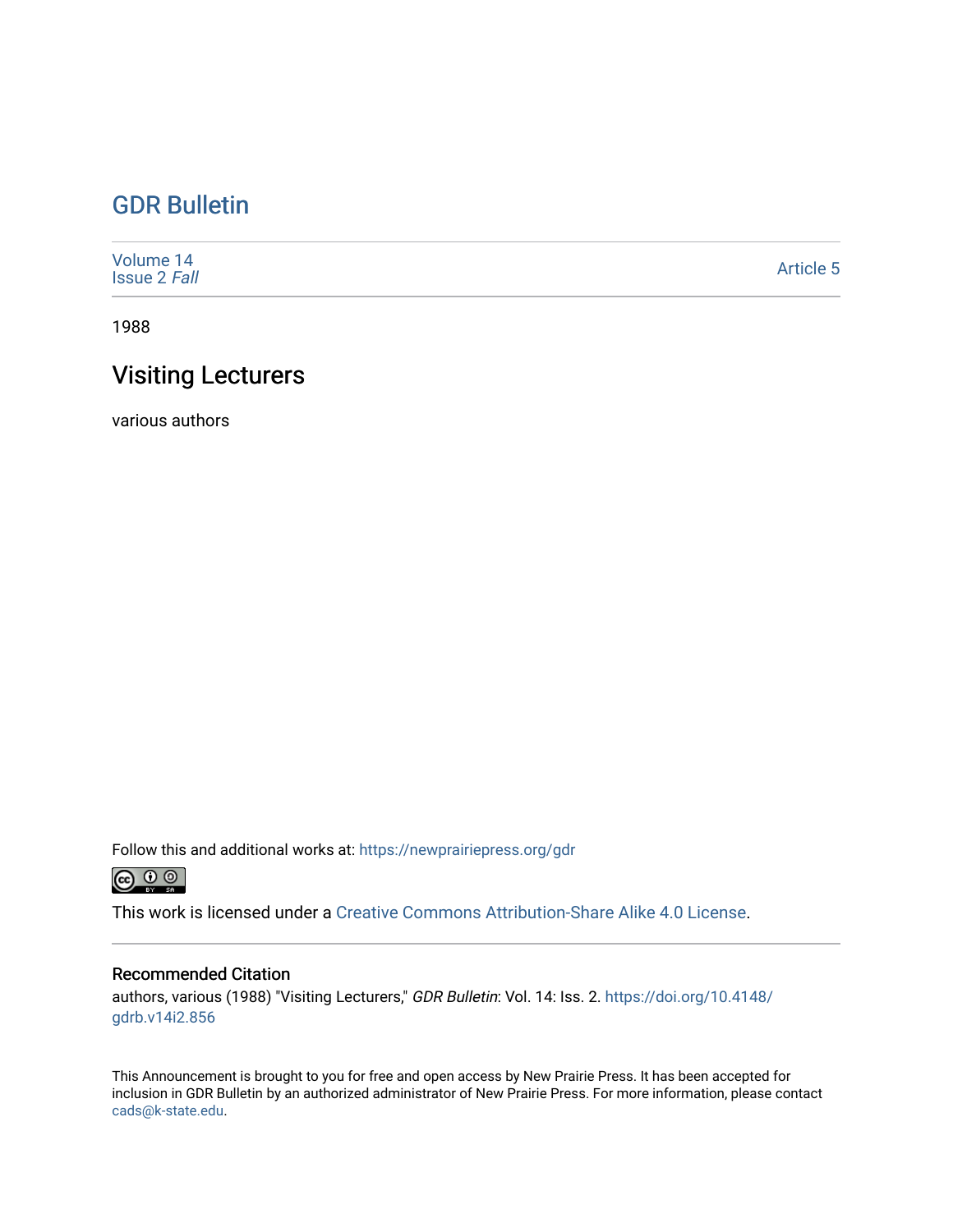Presentations will address the following topics:

- + concepts of agency
- $+$  cinema as agent in history
- + individual/national identity information and historical subjects
- + the influence of modernity and postmodernity on the portrayal of history
- + history as metaphor for the present

In cooperation with the Chicago International Film Festival, the Film Center of the School of the Art Institute of Chicago and the Goethe Institute of Chicago, film screenings will be held before and during the conference. The conference is scheduled to coincide with the first week of the 24th Chicago International Film Festival.

The conference will be held on the campus of the University of Illinois at Chicago. Located just west of downtown, the campus is easily accessible by public and private transportation.

Advance registration is required! The registration fee is  $$10, $5$  for students with a copy of current student ID.

To register or for further information contact: The University of Illinois at Chicago Conferences and Institutes  $(M/C 607)$ 912 South Wood Street Chicago, Illinois 60612

Conference Registrar: (312) 996-5225.

The conference is sponsored by the Department of German, College of Liberal Arts and Sciences, University of Illinois at Chicago.

## **VISITING LECTURERS**

### Hermann Axen Gives Lecture at Johns Hopkins University

Hermann Axen, the highest ranking East German political figure (Politbüro member and Secretary of the Socialist Unity Party of Germany) to visit the United

States, gave, in May of 1988, an Institute Lecture at Johns Hopkins University entitled: "The GDR's Policies for Securing Peace and Promoting Disarmament in Europe."

### Heinz-Uwe Haus in Portland

From January to April of this year, GDR stage director Heinz-Uwe Haus was the soul of a major Galileo project in Portland, Oregon. In 1986 Haus had been a guest speaker at several universities and colleges here. During that brief stay two years ago, he impressed the local theater people with his know-how and flair. Subsequently, The New Rose Theatre Company, supported by a grant from the Metropolitan Arts Commission, invited Dr. Haus to direct their first production in the Dolores Winningstad Theatre of the new Centre of the Performing Arts.

The city-wide Galileo project opened with an exhibition of Brecht posters which Haus had brought from the GDR in celebration of the 90th anniversary of Brecht's birthday. A series of symposia at the Oregon Museum of Science and Industry focused on the historical Galileo, the social responsibility of the scientist and on Brecht's Life of Galileo. For several months, the planetarium of the museum has been showing the sky the way Galileo observed it. Moreover, Haus conducted a series of workshops for actors in which Brecht's ideas of interpretation and acting were explored.

The highlight of the Galileo project was the production of The Life of Galileo with Shabaka of the San Francisco Mime Troupe in the title role. This Galileo was not a Renaissance Faust-type but rather a modern scientist-engineer caught in a bind between indulging himself in what he likes to do best and the social consequences of his discoveries and actions. The play was thus open-ended and invited the members of the audience to draw their own conclusions.

Despite the local theater critic, who vented his bias against Brecht, all eighteen performances of the play were sold out. Haus had extended the Elizabethan stage both forward into the auditorium and upward to the second gallery. The additional acting space, the The additional acting space, the clever use of the steps leading from the upper to the

1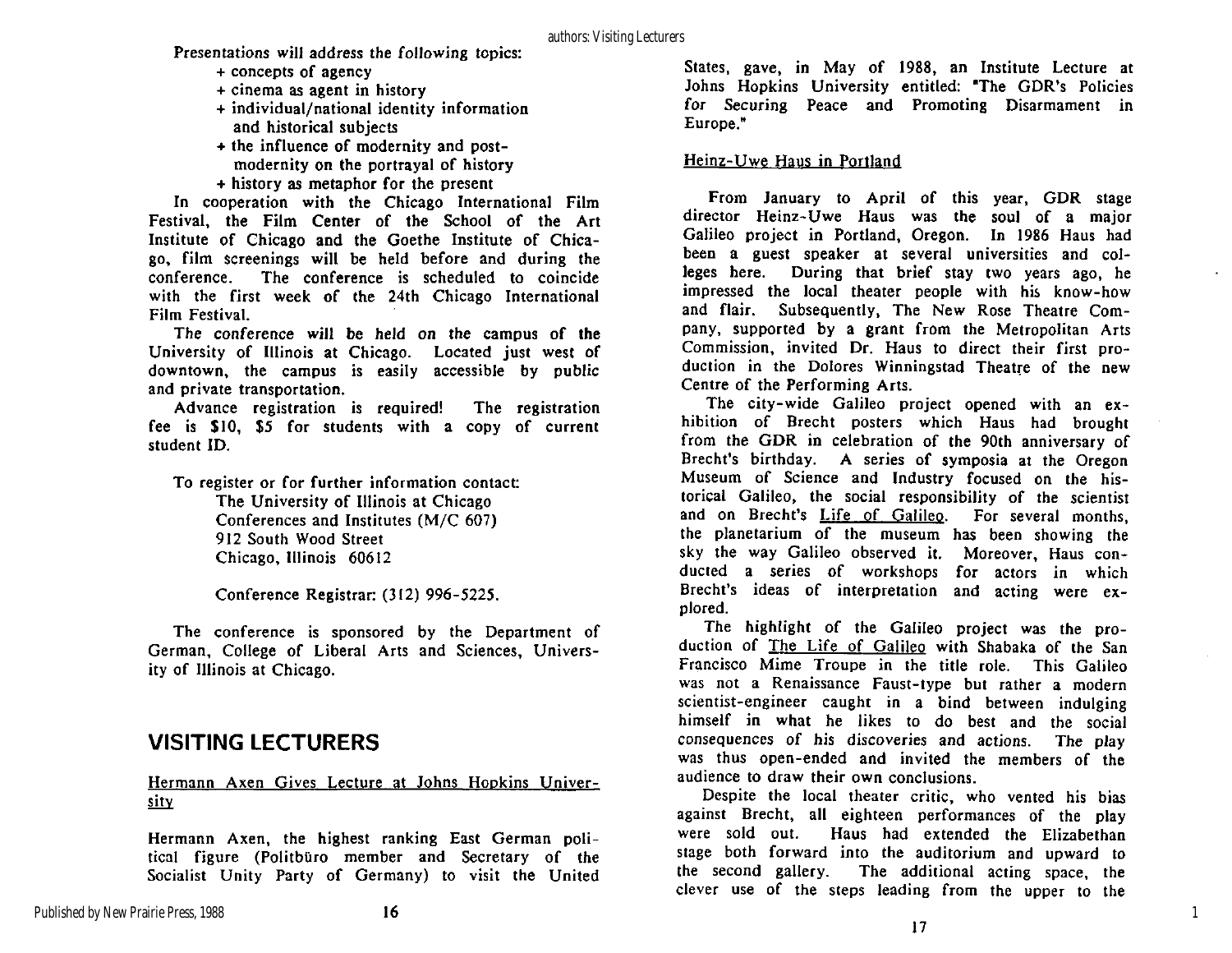ing of the narrators among the audience all added to the flair which characterized the production. Much thought went into working out the "gestus" of each sub-scene and into meaningful groupings, which were made more memorable by Susan Bonde's lavish costumes. Hanns Eisler's original music was modified by Barbara Berstein to fit her actor-musicians' instruments and skills.

Director Haus had based this production on Howard Brenton's 1980 translation, cut and structured according to the original Danish version of Brecht's play. The Carnival Scene was extended over the Prologue and Epilogue in an attempt to draw the audience into a community in motion, and thus to mobilize action for change. For, as Galileo says it in the "Little Monk" scene: "Only as much of the truth will prevail, as we make prevail."

During the first audience discussion it was evident that this overriding concern had struck a responsive chord. The audience in the second discussion focused on feminist concerns, which are hard to satisfy with this Brecht play. The dialectic relationship between Galileo, his mothering daughter Virginia, and the representative of the church authorities at the end of this production was left studiously open to interpretation by the audience .

All in all this thoughtful and ambitious staging of Life of Galileo was positively successful with the Portland audience. A chance visitor from the GDR, Eberhard Görner from the DDR-Fernsehen, was most enthusiastic about this tangible sign of productive cooperation between GDR and USA artists and the community at large.

Laureen Nussbaum Portland State University

#### Wolfgang Kohlhaase

Wolfgang Kohlhaase, the GDR scriptwriter and three time winner of the National Prize, will be in the Midwest during the fall of 1988. He will be participating in the conference, "Concepts of History in German

18

Cinema," to be held at the University of Illinois October  $27-30$ , and will be available to address other audiences before and after these dates.

Among Mr. Kohlhaase's accomplishments are his collaboration with Gerhard Klein during the 50's and 60's in writing such films as Alarm in the Circus and A Berlin Romance and his scriptwriting for Konrad Wolf on the films I Was Nineteen, Mama, I'm Alive and Solo Sunny. He is the author of a novel, New Years Eve with Balzac and a number of successful radio plays including The Grunstein Bariant which took the Prix Italia in 1978. Mr. Kohlhaase has worked as a journalist in the GDR and has an excellent command of English. He is a member of the GDR's Academy of Arts .

If you would like to invite Mr. Kohlhaase to visit your institution, please contact Christopher J. Wickham or Bruce Murray at the German Department of the University of Illinois at Chicago (Box 4343, Chicago, 111. 60680) or by phone at (312) 996-3205.

#### Silvia and Dieter Schlenstedt

Professor Dieter Schlenstedt from the Akademie der Wissenschaften in Berlin (GDR) will be teaching at the Germanic Languages and Literatures Department of the University of Massachusetts at Amherst in the spring of 1989. He will be accompanied by his wife, Professor Sylvia Schlenstedt.

#### Helga Schubert

Helga Schubert will be the visiting writer at Colorado College in Colorado Springs from April 1 to June 1, 1989.

#### Joachim Walther

The Department of Modern Languages at the University of Northern Iowa in Cedar Falls will be hosting Joachim Walther as its visiting writer from January to

19